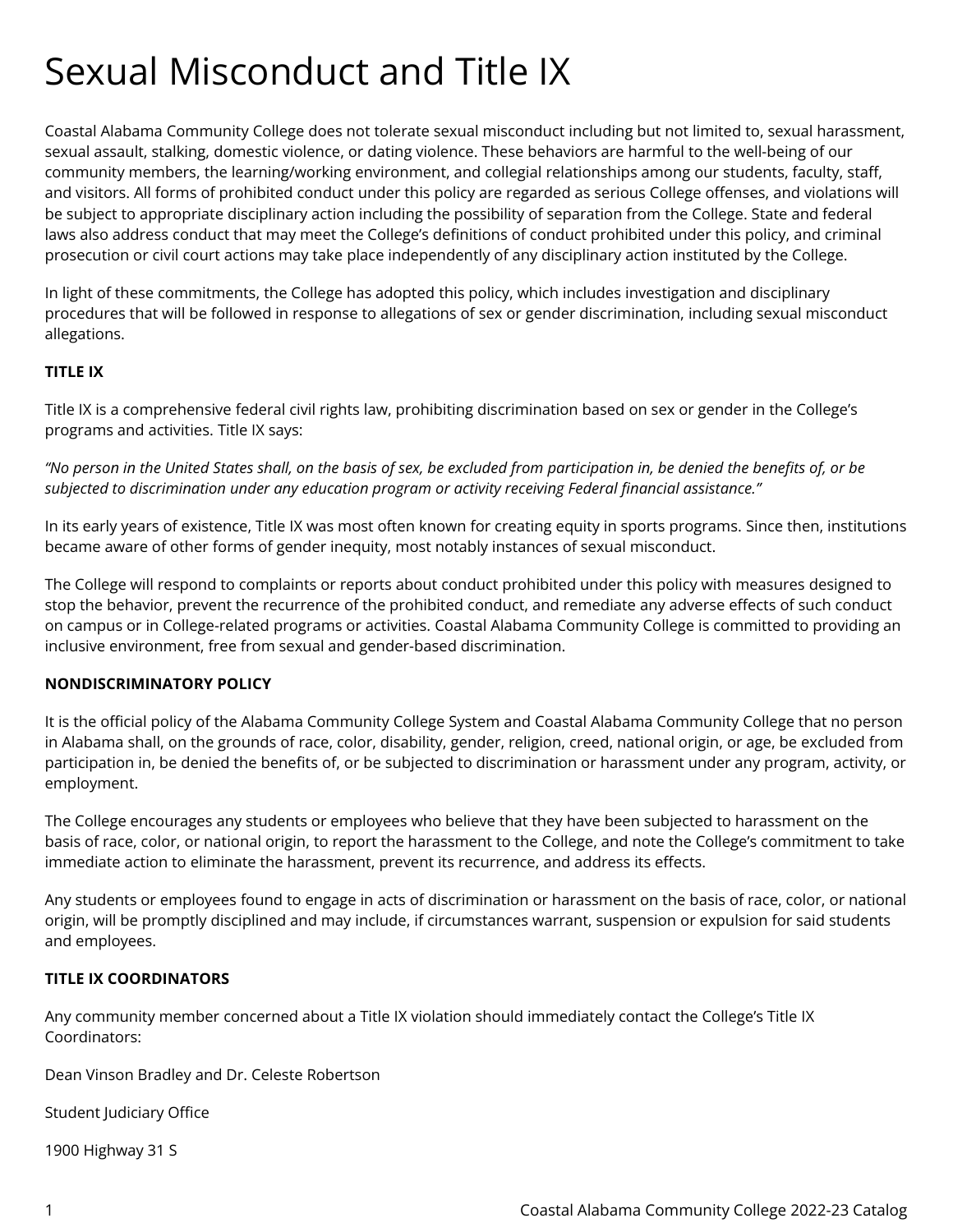Bay Minette, AL 36507

251-580-2103

#### [Celeste.robertson@coastalalabama.edu](mailto:Celeste.robertson@coastalalabama.edu)

#### [Vinson.bradley@coastalalabama.edu](mailto:Vinson.bradley@coastalalabama.edu)

The Senior Personnel Officer serves as the Title IX Coordinator for employee complainants. Employee complainants should be directed to the Senior Personnel Officer in person or by campus phone at 251-580-4898.

The Title IX Coordinators will be informed of all complaints or reports of violations of this policy and will oversee the College's centralized response to ensure compliance with Title IX and any other applicable Federal or State statute or regulation related to sexual misconduct on campus.

# **HOW TO FILE A FORMAL COMPLAINT**

Formal complaints should be directed to the Student Judiciary Officer, electronically, in person, by phone, by postal service or electronic mail. Formal complaints can be submitted at 24 hours a day, 7 days a week.

Complainants and other reporting individuals are encouraged to report any violation of this policy as soon as possible to maximize the College's ability to respond promptly and effectively. Complaints and reports may be made at any time without regard to how much time has elapsed since the incident(s) in question. If the respondent is no longer a student or employee at the time of the complaint or report, the College may not be able to take disciplinary action against the respondent, but it will still seek to meet its Title IX obligations by providing support for the complainant and taking steps to end the prohibited behavior, prevent its recurrence, and address its effects. The College shall also reserve the right to consider the complaint if the respondent should ever again attempt to become a student or employee of the College.

## **HOW THE COLLEGE RESPONDS TO A FORMAL COMPLAINT**

# **GRIEVANCE PROCEDURES**

# 1. **SCOPE OF THIS POLICY**

This policy governs the conduct of students, employees, and third parties while participating in any College's educational programs or activities regardless of the physical location of the occurrence, including but not limited to:

- Events occurring while involved in one of the College's educational programs or activities, regardless if determined to be on-campus or off-campus.
- Events occurring during College sponsored events and involving circumstances when the College exercises substantial control over the context of the alleged harassment and the persons accused of committing sexual harassment.
- Events occurring at any property officially recognized by the College or by a college organization or program.

# 2. **PROHIBITED CONDUCT**

*Sexual Harassment*- is determined to be any misconduct on the bases of sex.

At Coastal Alabama Community College, Sexual Harassment can include verbal behavior such as unwanted sexual comments, suggestions, jokes or pressure for sexual favors; nonverbal behavior such as suggestive looks or leering; and physical behavior where such behaviors are severe, offensive, and so severe that it warrants immediate action.

Examples of such behavior include, but are not limited to:

- Quid Pro Quo- offering a benefit in exchange for sexual behaviors
- Unwelcomed Conduct- conduct determined by a reasonable person to be so severe, pervasive, and objectively offensive that it effectively denies a person access to a College program or activity.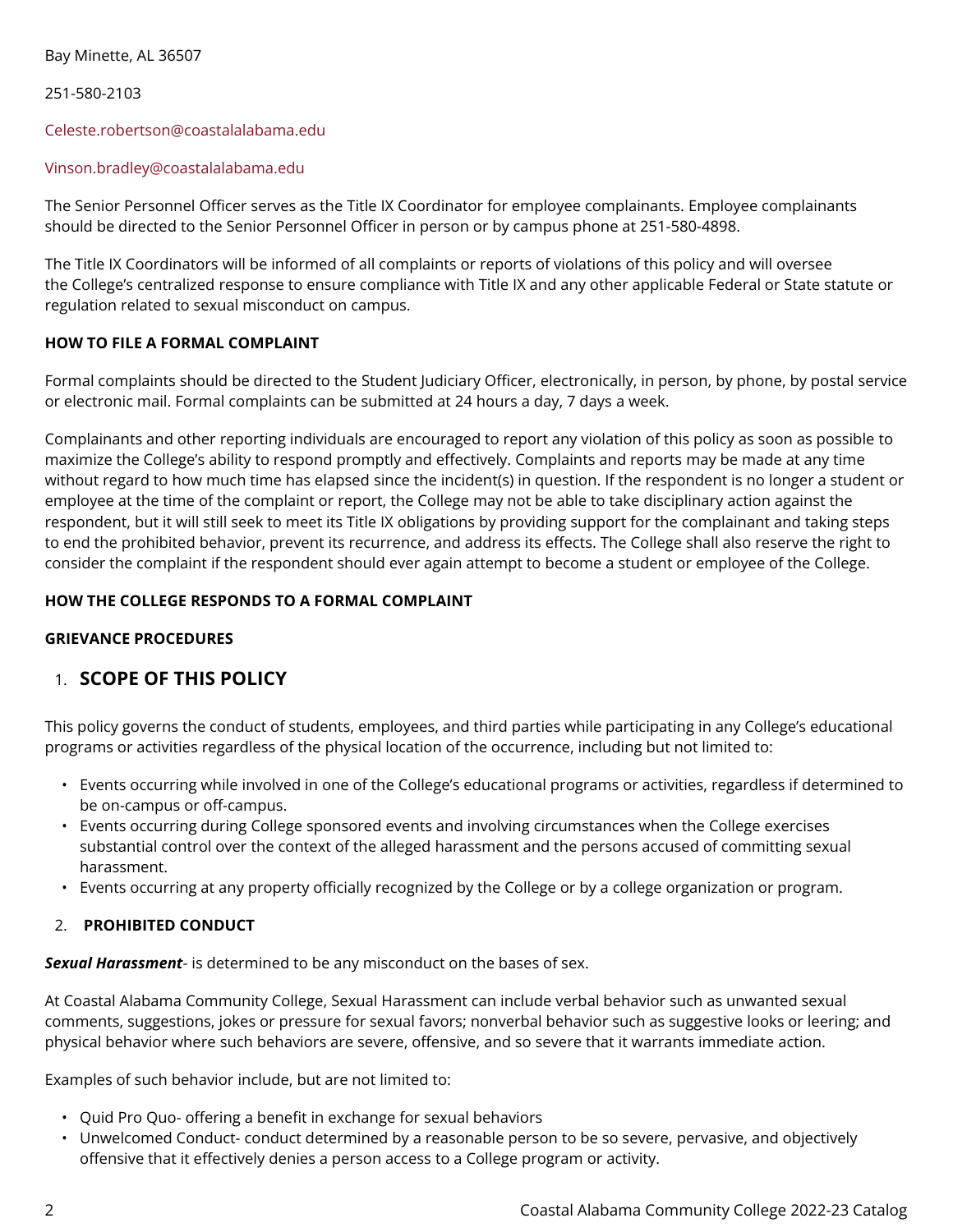• Sexual Assault, Domestic Violence, Dating Violence, Stalking as defined by the U.S. Department of Justice.

## 3. **DEFINITIONS**

*Sexual Assault*-The term "sexual assault" includes any nonconsensual sexual act proscribed by Federal, tribal, or State law, including when the victim lacks capacity to consent.

*Domestic Violence*-The term "domestic violence" includes felony or misdemeanor crimes of violence committed by a current or former spouse or intimate partner of the victim, by a person with whom the victim shares a child in common, by a person who is cohabitating with or has cohabitated with the victim as a spouse or intimate partner, by a person similarly situated to a spouse of the victim under the domestic or family violence laws of the jurisdiction receiving grant monies, or by any other person against an adult or youth victim who is protected from that person's acts under the domestic or family violence laws of the jurisdiction.

*Dating Violence-* The term "Dating violence" covers a variety of actions, and can include physical abuse, physiological and emotional abuse, and sexual abuse. It can also include "digital abuse", the use of technology, such as smartphones, the internet, or social media, to intimate, harass, threaten, or isolate a victim.

*Stalking*-The term ''stalking'' means engaging in a course of conduct directed at a specific person that would cause a reasonable person to (1) fear for his or her safety or the safety of others; or (2) suffer substantial emotional distress.

*Complainant-* A victim who has made a complaint of a violation of this policy, or on whose behalf a complaint was made or disciplinary action was initiated.

*Respondent-*The term respondent refers to the individual(s) who has been accused of prohibited conduct.

*Third-party*- The term third party refers to any individual who is not a College student, a faculty member, or a staff member (e.g., vendors, alumni/ae, or residents). Being a third party does not preclude a person from coverage by this policy, even where the person may not be subject to internal disciplinary action by the College.

*Consent-* the voluntary, informed agreement through words and actions freely given, which a reasonable person would interpret as a willingness to participate in mutually agreed-upon sexual acts.

#### 4. **ESTABLISHING CONSENT**

*Consent*- In reviewing possible violations of sexual misconduct, the College considers consent as the voluntary, informed, uncoerced agreement through words and actions freely given, which a reasonable person would interpret as a willingness to participate in mutually agreed-upon sexual acts. Consensual sexual activity happens when each partner knowingly, willfully, and affirmatively chooses to participate in the activity.

Consent is not present when physical force is used or there is a reasonable belief of the threat of physical force; when duress is present; when one person overcomes the physical limitations of another person; when the person against whom an action is taken is induced by fraud or deceit; and when a person is incapable of making an intentional decision to participate in a sexual act, which could include instances in which the person lacks the capacity to consent.

Important points regarding consent include:

- Consent to one act does not constitute consent to another act.
- Consent on a prior occasion does not constitute consent on a subsequent occasion.
- The existence of a prior or current relationship does not, in itself, constitute consent.
- Consent can be withdrawn or modified at any time.
- Consent is not implicit in a person's manner of dress.
- Accepting a meal, a gift, or an invitation for a date does not imply or constitute consent to any further activity.
- Silence, passivity, or lack of resistance does not necessarily constitute consent.
- Engaging in sexual activity with an individual who is unable to consent constitutes sexual misconduct.

#### 5. **PRIVACY AND CONFIDENTIALITY**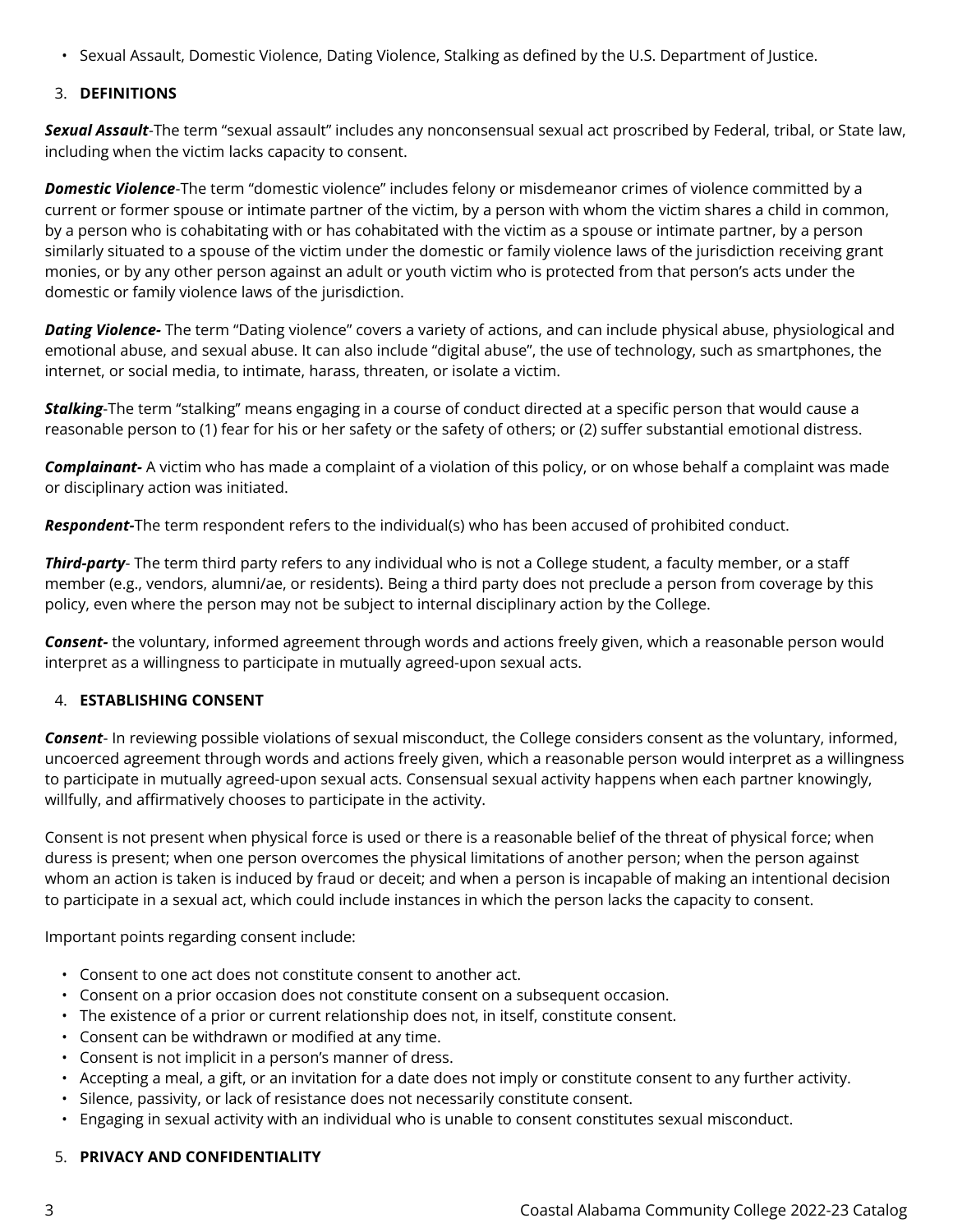The College is committed to protecting the privacy of all individuals involved in a report of a Title IX violation. Throughout the process, every effort will be made to protect the privacy interests of all individuals involved in a manner consistent with the need for a thorough review of the report. Requests for confidentiality may limit the College's ability to conduct an investigation. In some circumstances, the reporting responsibilities of College employees, or the College's responsibility to investigate, may conflict with the preferences of the complainant and/or respondent concerning privacy and confidentiality.

When a report involves suspected abuse of a minor under the age of 18, the College is required by law to notify local law enforcement and the local agency for child protective services.

The College will take all reasonable steps to investigate and respond to the complaint consistent with the request for confidentiality or request not to pursue an investigation, but its ability to do so may be limited based on the nature of the request by the Complainant. Alternatively, the course of action may also include steps to limit the effects of the alleged harassment and prevent its recurrence that does not involve formal disciplinary action against a Respondent or revealing the identity of the Complainant. Any additional disclosure of information related to the complaint or report may be made if consistent with the Family Educational Rights and Privacy Act (FERPA), the Title IX requirements, or other applicable Federal or State laws or regulations.

## 6. **COMMUNITY RESOURCES**

Emergency medical assistance and campus safety/law enforcement assistance are available both on and off-campus. Individuals are encouraged to contact law enforcement and seek medical treatment as soon as possible following an incident that poses a threat to safety or physical well-being or following a potential criminal offense.

## **In the event of an emergency, call 911**

#### **Coastal Alabama Campus Police 251-580-2222**

Atmore Police Department: 251-368-9141 Baldwin County Sheriff's Office: 251-937-0202 Bay Minette Police Department: 251-580-2559 Brewton Police Department: 251-867-3212 Clarke County Sheriff's Office: 251-275-8156 Choctaw County Sheriff's Office: 205-459-2166 Escambia County Sheriff's Office, Atmore: 251-368-4779 Escambia County Sheriff's Office, Brewton: 251-867-0304 Fairhope Police Department: 251-928-2385 Gilbertown Police Department: 251-843-2766 Gulf Shores Police Department: 251-968-2431 Jackson Police Department: 251-246-4484 Monroeville Police Department: 251-575-3246 Monroe County Sheriff's Office: 251-575-2963 Thomasville Police Department: 334-636-2174

3. Area Hospitals: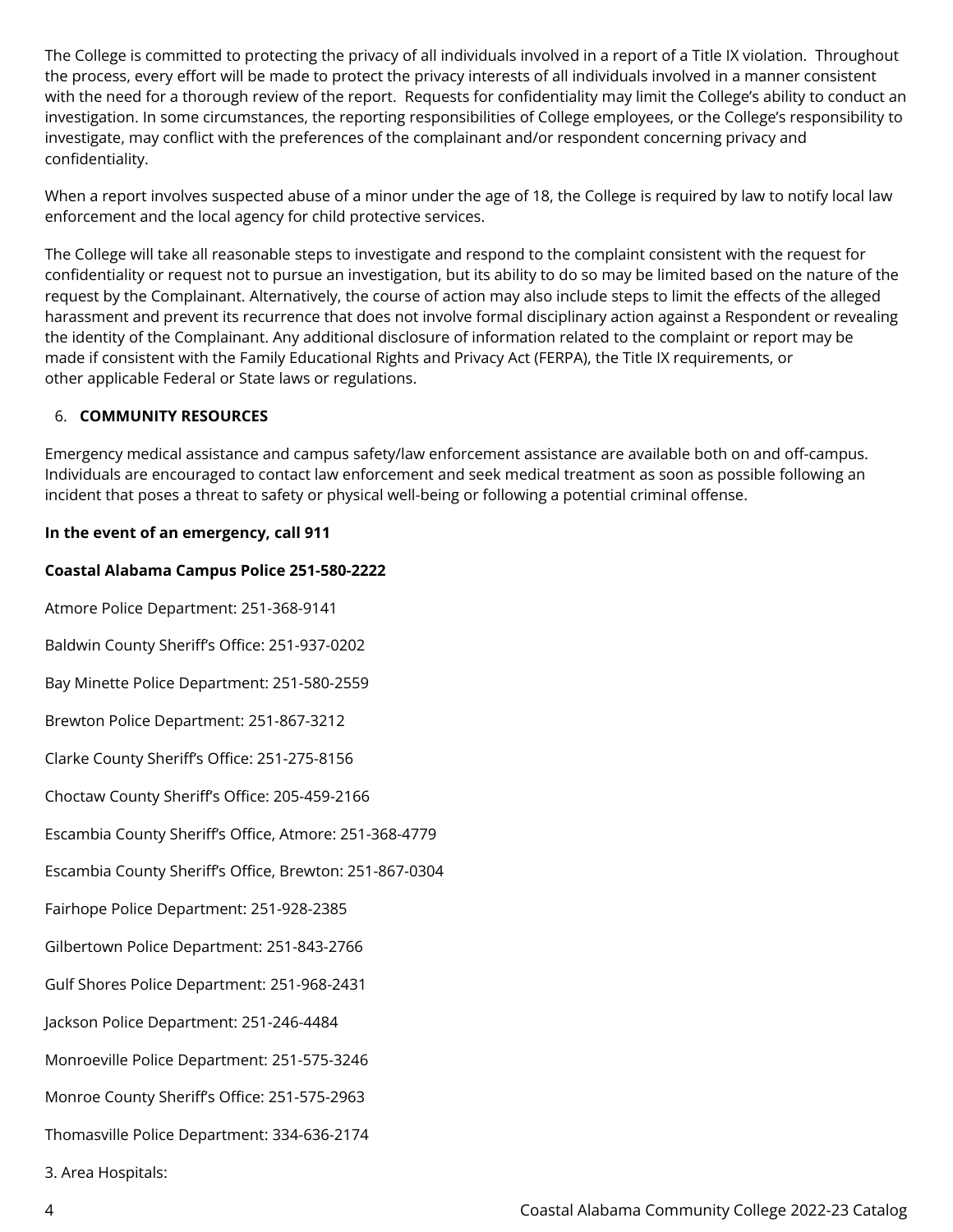North Baldwin Infirmary, Bay Minette: 251-937-5521

Thomas Hospital, Fairhope: 251-928-2375

South Baldwin Hospital, Foley: 251-949-3400

D.W. McMillan Hospital, Brewton: 251-867-8061

Grove Hill Memorial Hospital, Grove Hill: 251-275-3191

Monroe County Hospital, Monroeville: 251-575-3111

Atmore Community Hospital, Atmore: 251:368-2500

## **Crisis Centers:**

Rape Crisis Center: 251-473-7273 / 251-928-9500: The Center provides immediate medical attention and counseling. This includes the collection of personal physical evidence and a blood test for sexually transmitted diseases. Counseling, on an on-going basis, is available after the incident.

Baldwin Mental Health Crisis Center 251-928-9500

Lighthouse Crisis Hotline 251-947-4393: A Beacon of Hope for Domestic Violence survivors serving Baldwin, Monroe, Conecuhand Escambia Counties in Alabama

Alabama Crime Compensation Commission: 1-800-541-9388

# 7. **OPTIONS FOR FILING COMPLAINT**

The College encourages all individuals to report any alleged or suspected violation of this policy to the appropriate Title IX Coordinator and to report potential criminal conduct to law enforcement. Anyone who seeks to make a complaint or report may:

- File a complaint or report with the Title IX Coordinators, thereby invoking the College's internal disciplinary process.
- Contact local law enforcement or the Coastal Alabama Campus Police department to file a criminal complaint.

An individual may pursue some or all of these steps at the same time (e.g., one may simultaneously pursue an internal complaint and a criminal complaint). When initiating any of the above, an individual does not need to know whether they wish to request any particular course of action, nor how to label what happened. Before or during this decision-making process, complainants and other reporting persons are encouraged to seek assistance from support resources.

# 8. **INVESTIGATIONS AND DISCIPLINARY PROCEDURES IN GENERAL FOR THIS POLICY**

The College is committed to providing a prompt and impartial investigation of all alleged violations of this policy. During the disciplinary process, both parties (complainant and respondent) have equivalent rights, including the opportunity to present evidence, to be accompanied by an adviser of their choice, and to appeal. The College will concurrently provide both parties with written notification of the process, outcome, and of any appeal. About any proposed disciplinary action against a student or employee, the action shall be carried out following applicable student or employee disciplinary laws, regulations, policies, and procedures.

1. Responsibility to Investigate: To protect the safety of the campus community, the Title IX Coordinators may investigate allegations of violations of this policy even absent the filing of a formal complaint or report, or if a complaint or report has been withdrawn. The Title IX Coordinators may need to proceed with an investigation even if a complainant specifically requests that the matter not be pursued. In such a circumstance, the Title IX Coordinators will take into account the complainant's articulated concerns, the best interests of the campus community, fairness to all individuals involved, and the College's obligations under Title IX.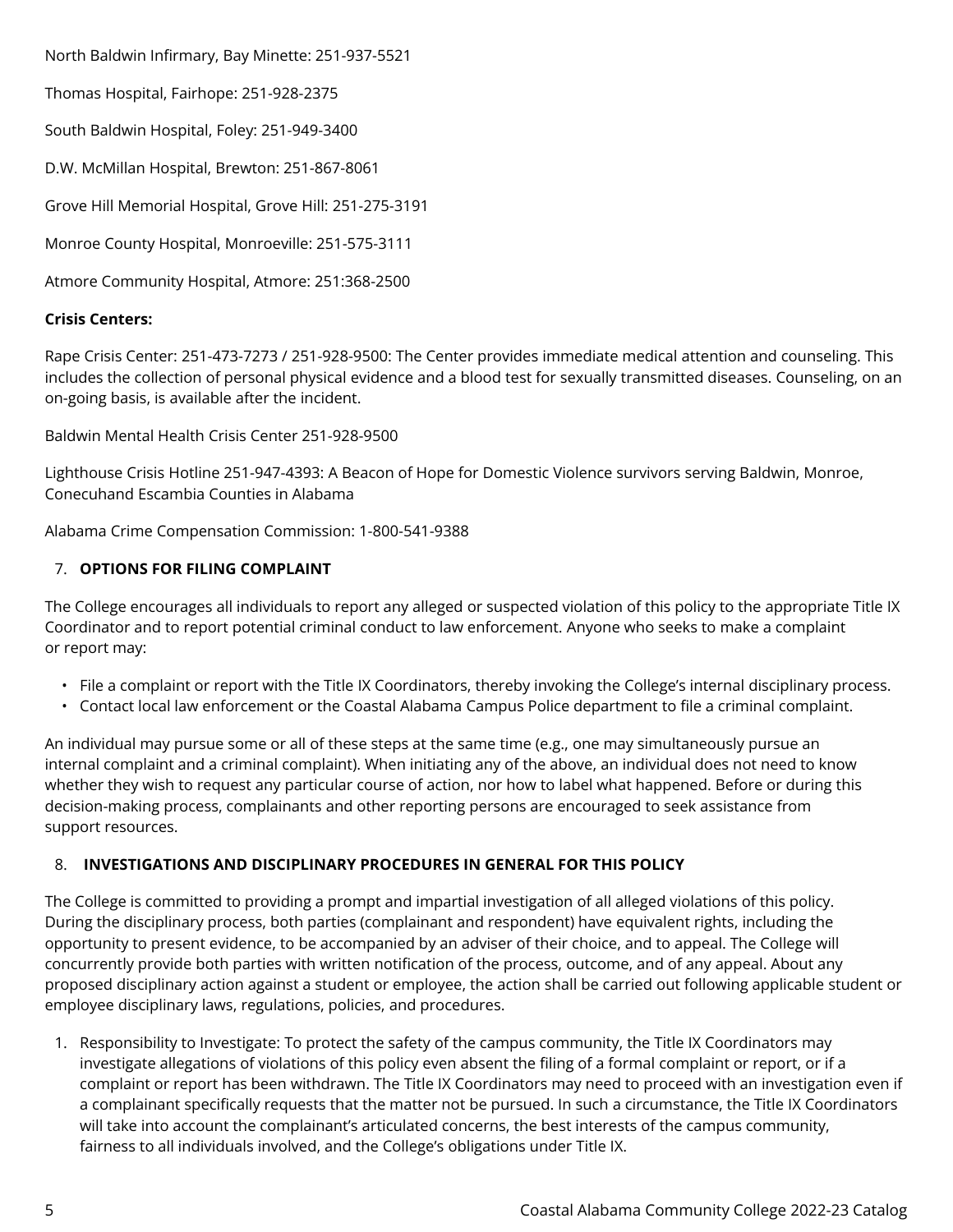This policy differs from Alabama criminal law. Proceedings under this policy may be carried out before, simultaneously with, or following civil or criminal proceedings off-campus. Neither a decision by law enforcement regarding prosecution nor the outcome of any criminal proceeding will be considered determinative of whether a violation of this policy has occurred.

- 2. Assessment of Formal Complaints: The investigative process is initiated when the Title IX Coordinators receive a complaint or report of a violation of this policy. Title IX Coordinators will conduct an initial assessment and notify both the complainant and respondent of the following:
- Actual allegations: names, dates, location, misconduct resulting in violation
- Presumption of innocence
- May secure an advisor of choice
- Right to review evidence
- Copy of Code of Conduct
- Time frames for all phases of the disciplinary process, including the investigation, any related disciplinary proceedings, and any related appeal, apply equally to both complainant and respondent.
- 3. Following the initial assessment, Title IX Coordinators may dismiss and refer to Student Conduct for review:
- If the Title IX Coordinators determine that the complaint, even if substantiated, would not meet the definition of sexual harassment.
- If the Title IX Coordinators determine that the complaint, even if substantiated, did not occur in the United States.
- If the Title IX Coordinators determine that the complaint is outside the scope of this policy, the Title IX Coordinators may refer the complaint to another office for review.
- If the complainant withdraws the complaint in writing to the Title IX Coordinator.
- If the Title IX Coordinators determine that the respondent is no longer employed or enrolled.
- If the Title IX Coordinators determines that the complaint cannot be substantiated.

If dismissed, the Title IX Coordinators must notify both the complainant and the respondent. The decision to dismiss can be appealed by both parties.

- 4. Cooperation with Investigation and Disciplinary Procedures: Coastal Alabama Community College expects all members of the College community to cooperate fully with the investigation and disciplinary procedures, including the preservation of all material evidence by the alleged victim. The College recognizes that an individual may be reluctant to participate in the process; nevertheless, any student or member of the faculty or staff who refuses to cooperate in an investigation may be subject to discipline. Refusal to cooperate includes delaying or failing to acknowledge requests from College officials for information and delaying or failing to make oneself available for meetings with College officials. It is understood that there may be circumstances in which a complainant wishes to limit their participation. If a respondent chooses not to answer any or all questions in an investigation for any reason, the College process will continue, findings will be reached following the preponderance of evidence standard concerning all available credible evidence in support of or contrary to the alleged conduct, and the College will take such action or actions as are appropriate to findings supported by the evidence. The College will not, however, draw any adverse inference from a respondent's silence.
- 5. Consolidation of Investigation: The Title IX Coordinators have the discretion to consolidate multiple complaints or reports into a single investigation if evidence relevant to one incident might be relevant to the others.
- 6. Circumstances Relating to Misconduct Affecting Health or Safety: In connection with this policy, in circumstances seriously affecting the health or well-being of any person, or where physical safety is seriously threatened, or where the ability of the College to carry out its essential operations is seriously threatened or impaired, the president or an authorized representative may summarily suspend, dismiss, or bar any person from the College, subject to a postaction review on the action taken by the College. In all such cases, actions taken will be reviewed promptly, typically within one week, by the appropriate College authority.

# **9. DISCIPLINARY ACTION WHEN THE RESPONDENT IS A STUDENT**